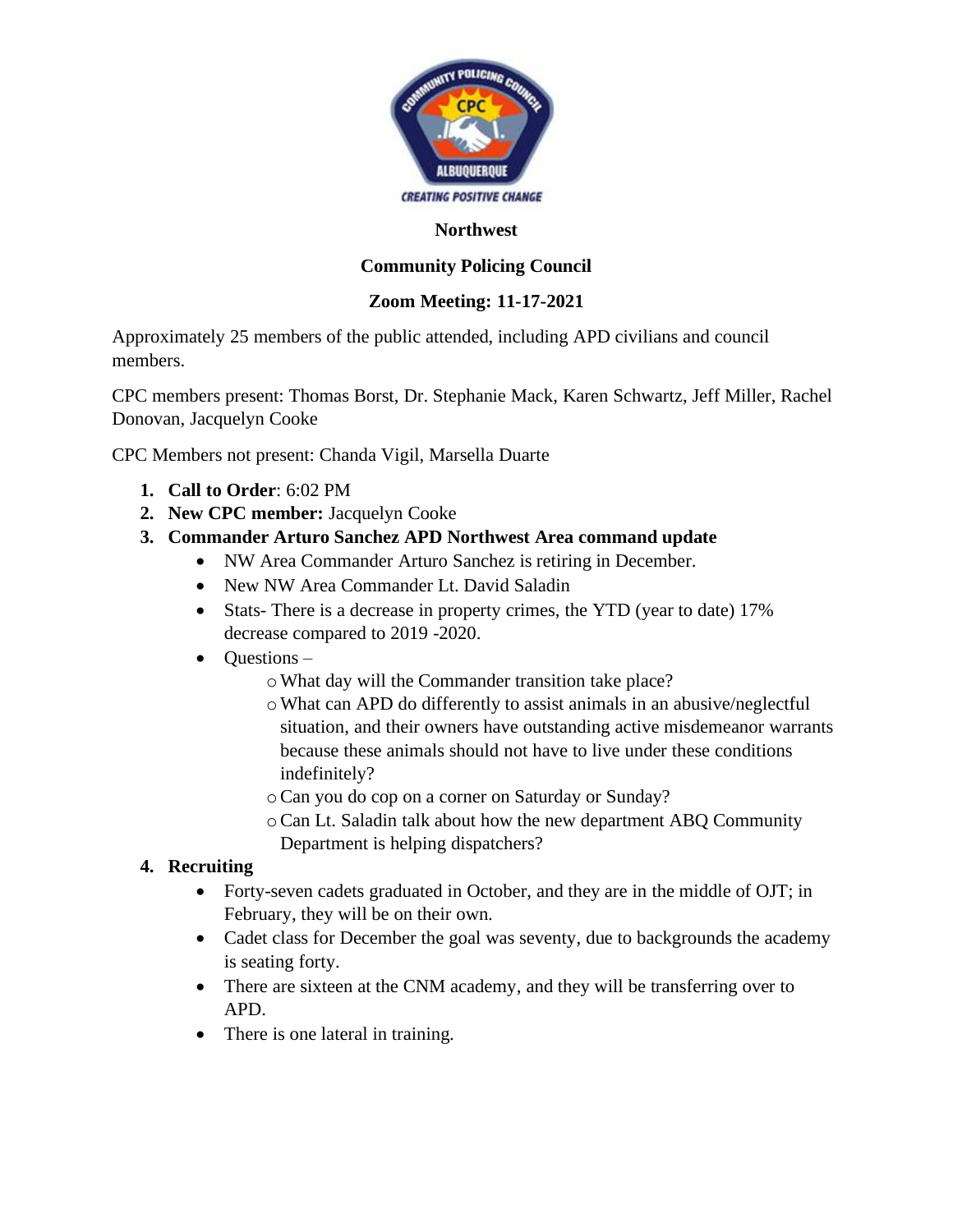# **5. Crimestoppers - Patricia Garcia, Chairman of the Board, Director Rob Duren APD, and Director of Crimestoppers, Gene Mullahey**

- 501 C 3 and awards \$2,500 for homicide tips and \$1,000 for all other tips.
- Mission statement
- Originated in Albuquerque
- Cost
- Campus Crime stopper
- Director Rob Duren APD How to report?
	- oSubmit and number
	- oCall back
	- oGive information on how to pick up money
- Schools
	- oTips of bullying/vandalism
- Contact
	- $\circ$  543-tips
	- $\circ$  App P-3 tips
	- oSocial media: Facebook, Twitter, and other social media sites.

### **6. Commander Arturo Sanchez Strategic Plan**

- Community Engagement Paragraph 260 public information
- Each area command has a website
- Lt. Garcia will take over the Community Engagement Paragraph
	- oMission Statement
	- oStrategic objectives survey five questions
	- oEach area responds and recreates the website.
- Key Information
	- oNumber of crimes stats
	- oCompare crime statistics
	- oEvents (revamping calendar)
- Barriers in area commands
	- $\blacksquare$  #1 priority is crime
	- Social media platforms
	- Low staffing
- Key activities
	- oRevamping social media/websites
	- oResources are needed to continue with the plan.
- Questions
	- oWhat sort of engagement do you want from neighborhood associations?
	- oIs there a separate webpage for the NW area command other than the cabq.gov link?

### **7. No meeting in December, next meeting on January 19, 2022**

• The interview process for approving new members